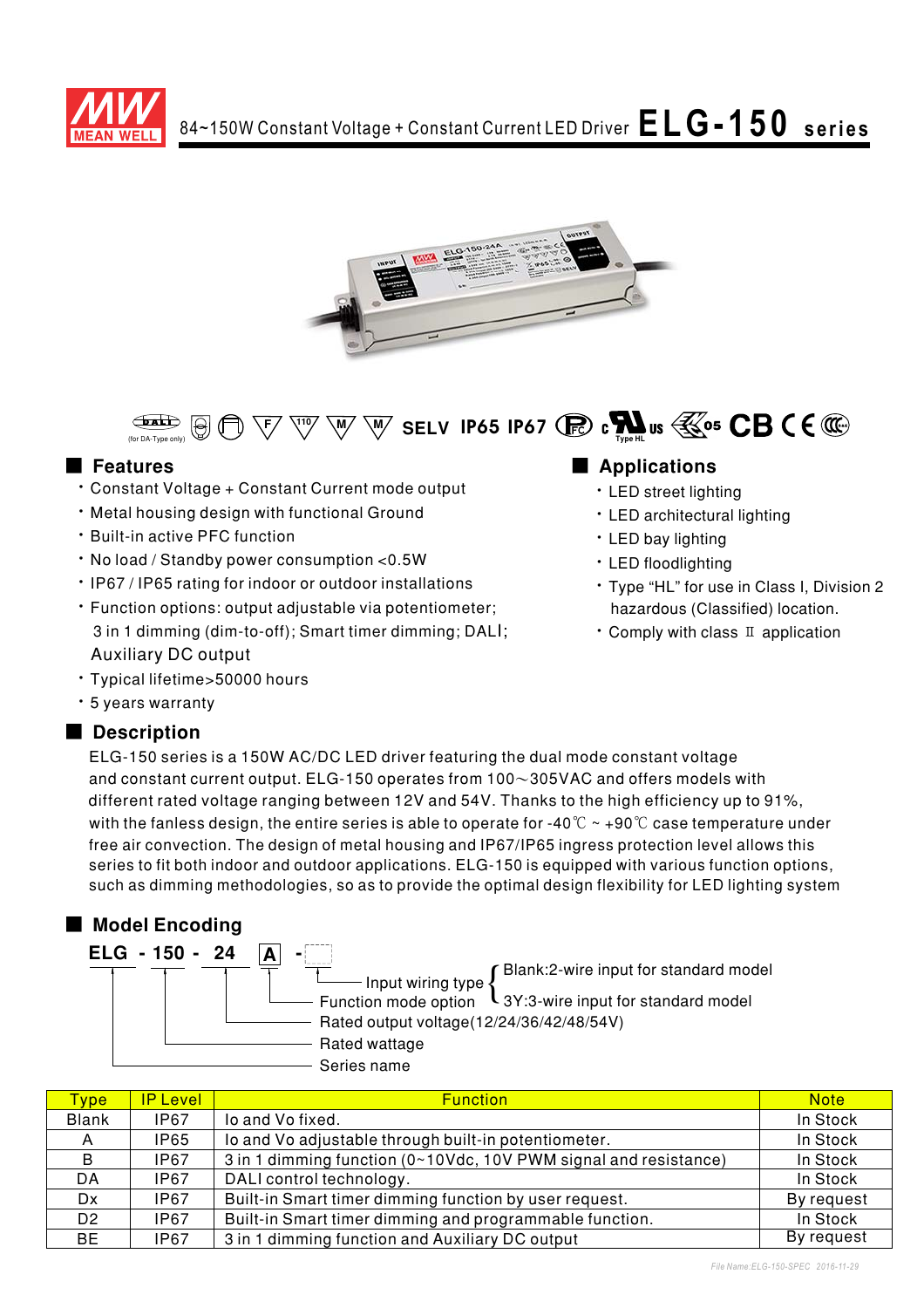

### **SPECIFICATION**

| <b>MODEL</b>        |                                                                                                                                                                                                                                                                                                                                                                                                                                                                                                                                                                                                                                                                                                                                                                                                                                                                                                                                                                                                                                                           | ELG-150-12                                                                                                                                                 | ELG-150-24                                                                                                      | $ELG-150-36$                                                                                     | ELG-150-42     | ELG-150-48     | ELG-150-54   |
|---------------------|-----------------------------------------------------------------------------------------------------------------------------------------------------------------------------------------------------------------------------------------------------------------------------------------------------------------------------------------------------------------------------------------------------------------------------------------------------------------------------------------------------------------------------------------------------------------------------------------------------------------------------------------------------------------------------------------------------------------------------------------------------------------------------------------------------------------------------------------------------------------------------------------------------------------------------------------------------------------------------------------------------------------------------------------------------------|------------------------------------------------------------------------------------------------------------------------------------------------------------|-----------------------------------------------------------------------------------------------------------------|--------------------------------------------------------------------------------------------------|----------------|----------------|--------------|
|                     | <b>DC VOLTAGE</b>                                                                                                                                                                                                                                                                                                                                                                                                                                                                                                                                                                                                                                                                                                                                                                                                                                                                                                                                                                                                                                         | 12V                                                                                                                                                        | <b>24V</b>                                                                                                      | 36V                                                                                              | 42V            | 48V            | 54V          |
|                     | <b>CONSTANT CURRENT REGION Note.2</b>                                                                                                                                                                                                                                                                                                                                                                                                                                                                                                                                                                                                                                                                                                                                                                                                                                                                                                                                                                                                                     | $6 - 12V$                                                                                                                                                  | $12 - 24V$                                                                                                      | $18 - 36V$                                                                                       | $21 - 42V$     | $24 - 48V$     | $27 - 54V$   |
|                     | <b>RATED CURRENT</b>                                                                                                                                                                                                                                                                                                                                                                                                                                                                                                                                                                                                                                                                                                                                                                                                                                                                                                                                                                                                                                      | 10A                                                                                                                                                        | 6.25A                                                                                                           | 4.17A                                                                                            | 3.57A          | 3.13A          | 2.8A         |
|                     |                                                                                                                                                                                                                                                                                                                                                                                                                                                                                                                                                                                                                                                                                                                                                                                                                                                                                                                                                                                                                                                           | 200VAC ~ 305VAC                                                                                                                                            |                                                                                                                 |                                                                                                  |                |                |              |
|                     |                                                                                                                                                                                                                                                                                                                                                                                                                                                                                                                                                                                                                                                                                                                                                                                                                                                                                                                                                                                                                                                           | 120W                                                                                                                                                       | 150W                                                                                                            | 150.1W                                                                                           | 150W           | 150.2W         | 151.2W       |
|                     | <b>RATED POWER</b>                                                                                                                                                                                                                                                                                                                                                                                                                                                                                                                                                                                                                                                                                                                                                                                                                                                                                                                                                                                                                                        | 100VAC ~ 180VAC                                                                                                                                            |                                                                                                                 |                                                                                                  |                |                |              |
|                     |                                                                                                                                                                                                                                                                                                                                                                                                                                                                                                                                                                                                                                                                                                                                                                                                                                                                                                                                                                                                                                                           | 84W                                                                                                                                                        | 105W                                                                                                            | 105W                                                                                             | 105W           | 105W           | 105W         |
|                     | RIPPLE & NOISE (max.) Note.3                                                                                                                                                                                                                                                                                                                                                                                                                                                                                                                                                                                                                                                                                                                                                                                                                                                                                                                                                                                                                              | 150mVp-p                                                                                                                                                   | 200mVp-p                                                                                                        | 250mVp-p                                                                                         | 250mVp-p       | 250mVp-p       | $350mVp-p$   |
|                     |                                                                                                                                                                                                                                                                                                                                                                                                                                                                                                                                                                                                                                                                                                                                                                                                                                                                                                                                                                                                                                                           |                                                                                                                                                            | Adjustable for A-Type only (via the built-in potentiometer)                                                     |                                                                                                  |                |                |              |
|                     | <b>VOLTAGE ADJ. RANGE</b>                                                                                                                                                                                                                                                                                                                                                                                                                                                                                                                                                                                                                                                                                                                                                                                                                                                                                                                                                                                                                                 | $10.8 - 13.2V$                                                                                                                                             | $21.6 - 26.4V$                                                                                                  | $32.4 - 39.6V$                                                                                   | $37.8 - 46.2V$ | $43.2 - 52.8V$ | $49 - 58V$   |
| <b>OUTPUT</b>       |                                                                                                                                                                                                                                                                                                                                                                                                                                                                                                                                                                                                                                                                                                                                                                                                                                                                                                                                                                                                                                                           |                                                                                                                                                            | Adjustable for A-Type only (via the built-in potentiometer)                                                     |                                                                                                  |                |                |              |
|                     | <b>CURRENT ADJ. RANGE</b>                                                                                                                                                                                                                                                                                                                                                                                                                                                                                                                                                                                                                                                                                                                                                                                                                                                                                                                                                                                                                                 | $5 - 10A$                                                                                                                                                  | $3.2 - 6.25A$                                                                                                   | $2.1 - 4.17A$                                                                                    | $1.8 - 3.57A$  | $1.56 - 3.13A$ | $1.4 - 2.8A$ |
|                     | <b>VOLTAGE TOLERANCE Note.4</b>                                                                                                                                                                                                                                                                                                                                                                                                                                                                                                                                                                                                                                                                                                                                                                                                                                                                                                                                                                                                                           | ±3.0%                                                                                                                                                      | ±3.0%                                                                                                           | ±2.5%                                                                                            | ±2.5%          | ±2.0%          | ±2.0%        |
|                     | <b>LINE REGULATION</b>                                                                                                                                                                                                                                                                                                                                                                                                                                                                                                                                                                                                                                                                                                                                                                                                                                                                                                                                                                                                                                    | ±0.5%                                                                                                                                                      | ±0.5%                                                                                                           | ±0.5%                                                                                            | ±0.5%          | ±0.5%          | ±0.5%        |
|                     | <b>LOAD REGULATION</b>                                                                                                                                                                                                                                                                                                                                                                                                                                                                                                                                                                                                                                                                                                                                                                                                                                                                                                                                                                                                                                    | ±2.0%                                                                                                                                                      | ±1.0%                                                                                                           | ±1.0%                                                                                            | ±0.5%          | ±0.5%          | ±0.5%        |
|                     | <b>AUXILIARY DC OUTPUT</b>                                                                                                                                                                                                                                                                                                                                                                                                                                                                                                                                                                                                                                                                                                                                                                                                                                                                                                                                                                                                                                |                                                                                                                                                            | Nominal 15V(deviation 11.5~15.5V)@0.4A for BE-Type only                                                         |                                                                                                  |                |                |              |
|                     | <b>SETUP, RISE TIME</b><br>Note.6                                                                                                                                                                                                                                                                                                                                                                                                                                                                                                                                                                                                                                                                                                                                                                                                                                                                                                                                                                                                                         | 1600ms. 80ms/115VAC                                                                                                                                        | 500ms. 100ms/230VAC                                                                                             |                                                                                                  |                |                |              |
|                     | HOLD UP TIME (Typ.)                                                                                                                                                                                                                                                                                                                                                                                                                                                                                                                                                                                                                                                                                                                                                                                                                                                                                                                                                                                                                                       | 10ms/115VAC, 230VAC                                                                                                                                        |                                                                                                                 |                                                                                                  |                |                |              |
|                     |                                                                                                                                                                                                                                                                                                                                                                                                                                                                                                                                                                                                                                                                                                                                                                                                                                                                                                                                                                                                                                                           | $100 - 305$ VAC                                                                                                                                            | $142 - 431VDC$                                                                                                  |                                                                                                  |                |                |              |
|                     | <b>VOLTAGE RANGE</b><br>Note.5                                                                                                                                                                                                                                                                                                                                                                                                                                                                                                                                                                                                                                                                                                                                                                                                                                                                                                                                                                                                                            |                                                                                                                                                            | (Please refer to "STATIC CHARACTERISTIC" section)                                                               |                                                                                                  |                |                |              |
|                     | <b>FREQUENCY RANGE</b>                                                                                                                                                                                                                                                                                                                                                                                                                                                                                                                                                                                                                                                                                                                                                                                                                                                                                                                                                                                                                                    | $47 - 63$ Hz                                                                                                                                               |                                                                                                                 |                                                                                                  |                |                |              |
|                     | <b>POWER FACTOR</b>                                                                                                                                                                                                                                                                                                                                                                                                                                                                                                                                                                                                                                                                                                                                                                                                                                                                                                                                                                                                                                       |                                                                                                                                                            |                                                                                                                 | PF ≥ 0.97/115VAC, PF ≥ 0.95/230VAC, PF ≥ 0.92/277VAC@full load                                   |                |                |              |
|                     |                                                                                                                                                                                                                                                                                                                                                                                                                                                                                                                                                                                                                                                                                                                                                                                                                                                                                                                                                                                                                                                           |                                                                                                                                                            |                                                                                                                 | (Please refer to "POWER FACTOR (PF) CHARACTERISTIC" section)                                     |                |                |              |
|                     | <b>TOTAL HARMONIC DISTORTION</b>                                                                                                                                                                                                                                                                                                                                                                                                                                                                                                                                                                                                                                                                                                                                                                                                                                                                                                                                                                                                                          |                                                                                                                                                            |                                                                                                                 | THD<20%(@load≧50%/115VC; @load≧60%/230VAC; @load≧75%/277VAC)                                     |                |                |              |
|                     |                                                                                                                                                                                                                                                                                                                                                                                                                                                                                                                                                                                                                                                                                                                                                                                                                                                                                                                                                                                                                                                           |                                                                                                                                                            |                                                                                                                 | (Please refer to "TOTAL HARMONIC DISTORTION(THD)" section)                                       |                |                |              |
| <b>INPUT</b>        | <b>EFFICIENCY (Typ.)</b>                                                                                                                                                                                                                                                                                                                                                                                                                                                                                                                                                                                                                                                                                                                                                                                                                                                                                                                                                                                                                                  | 88%                                                                                                                                                        | 89%                                                                                                             | 90%                                                                                              | 90%            | 90%            | 91%          |
|                     | <b>AC CURRENT</b>                                                                                                                                                                                                                                                                                                                                                                                                                                                                                                                                                                                                                                                                                                                                                                                                                                                                                                                                                                                                                                         | 1.7A/115VAC                                                                                                                                                | 0.9A/230VAC                                                                                                     | 0.7A/277VAC                                                                                      |                |                |              |
|                     | <b>INRUSH CURRENT(Typ.)</b>                                                                                                                                                                                                                                                                                                                                                                                                                                                                                                                                                                                                                                                                                                                                                                                                                                                                                                                                                                                                                               |                                                                                                                                                            |                                                                                                                 | COLD START 65A(twidth=550µs measured at 50% Ipeak) at 230VAC; Per NEMA 410                       |                |                |              |
|                     | MAX. No. of PSUs on 16A                                                                                                                                                                                                                                                                                                                                                                                                                                                                                                                                                                                                                                                                                                                                                                                                                                                                                                                                                                                                                                   | 3 units (circuit breaker of type B) / 6 units (circuit breaker of type C) at 230VAC                                                                        |                                                                                                                 |                                                                                                  |                |                |              |
|                     | <b>CIRCUIT BREAKER</b>                                                                                                                                                                                                                                                                                                                                                                                                                                                                                                                                                                                                                                                                                                                                                                                                                                                                                                                                                                                                                                    |                                                                                                                                                            |                                                                                                                 |                                                                                                  |                |                |              |
|                     | <b>LEAKAGE CURRENT</b>                                                                                                                                                                                                                                                                                                                                                                                                                                                                                                                                                                                                                                                                                                                                                                                                                                                                                                                                                                                                                                    | <0.75mA/277VAC                                                                                                                                             |                                                                                                                 |                                                                                                  |                |                |              |
|                     | <b>NO LOAD / STANDBY</b><br><b>POWER CONSUMPTION</b>                                                                                                                                                                                                                                                                                                                                                                                                                                                                                                                                                                                                                                                                                                                                                                                                                                                                                                                                                                                                      |                                                                                                                                                            | No load power consumption <0.5W for Blank / A / Dx / D2-Type<br>Standby power consumption <0.5W for B / DA-Type |                                                                                                  |                |                |              |
|                     |                                                                                                                                                                                                                                                                                                                                                                                                                                                                                                                                                                                                                                                                                                                                                                                                                                                                                                                                                                                                                                                           |                                                                                                                                                            |                                                                                                                 |                                                                                                  |                |                |              |
|                     | <b>OVER CURRENT</b>                                                                                                                                                                                                                                                                                                                                                                                                                                                                                                                                                                                                                                                                                                                                                                                                                                                                                                                                                                                                                                       | $95 - 108%$                                                                                                                                                |                                                                                                                 |                                                                                                  |                |                |              |
|                     | <b>SHORT CIRCUIT</b>                                                                                                                                                                                                                                                                                                                                                                                                                                                                                                                                                                                                                                                                                                                                                                                                                                                                                                                                                                                                                                      | Constant current limiting, recovers automatically after fault condition is removed<br>Hiccup mode, recovers automatically after fault condition is removed |                                                                                                                 |                                                                                                  |                |                |              |
| <b>PROTECTION</b>   |                                                                                                                                                                                                                                                                                                                                                                                                                                                                                                                                                                                                                                                                                                                                                                                                                                                                                                                                                                                                                                                           | $14 - 18V$                                                                                                                                                 | $54 - 62V$                                                                                                      | $59 - 68V$                                                                                       |                |                |              |
|                     | <b>OVER VOLTAGE</b>                                                                                                                                                                                                                                                                                                                                                                                                                                                                                                                                                                                                                                                                                                                                                                                                                                                                                                                                                                                                                                       |                                                                                                                                                            | $28 - 34V$                                                                                                      | $41 - 48V$                                                                                       | $47 - 54V$     |                |              |
|                     | <b>OVER TEMPERATURE</b>                                                                                                                                                                                                                                                                                                                                                                                                                                                                                                                                                                                                                                                                                                                                                                                                                                                                                                                                                                                                                                   | Shut down output voltage, re-power on to recover<br>Shut down output voltage, re-power on to recover                                                       |                                                                                                                 |                                                                                                  |                |                |              |
|                     | <b>WORKING TEMP.</b>                                                                                                                                                                                                                                                                                                                                                                                                                                                                                                                                                                                                                                                                                                                                                                                                                                                                                                                                                                                                                                      |                                                                                                                                                            |                                                                                                                 | Tcase=-40 $\sim$ +90 $\degree$ C (Please refer to $\degree$ OUTPUT LOAD vs TEMPERATURE" section) |                |                |              |
|                     | <b>MAX. CASE TEMP.</b>                                                                                                                                                                                                                                                                                                                                                                                                                                                                                                                                                                                                                                                                                                                                                                                                                                                                                                                                                                                                                                    | Tcase=+90 $°C$                                                                                                                                             |                                                                                                                 |                                                                                                  |                |                |              |
|                     | <b>WORKING HUMIDITY</b>                                                                                                                                                                                                                                                                                                                                                                                                                                                                                                                                                                                                                                                                                                                                                                                                                                                                                                                                                                                                                                   | $20 \sim 95\%$ RH non-condensing                                                                                                                           |                                                                                                                 |                                                                                                  |                |                |              |
| <b>ENVIRONMENT</b>  | <b>STORAGE TEMP., HUMIDITY</b>                                                                                                                                                                                                                                                                                                                                                                                                                                                                                                                                                                                                                                                                                                                                                                                                                                                                                                                                                                                                                            | -40 ~ +80℃, 10 ~ 95% RH                                                                                                                                    |                                                                                                                 |                                                                                                  |                |                |              |
|                     | <b>TEMP. COEFFICIENT</b>                                                                                                                                                                                                                                                                                                                                                                                                                                                                                                                                                                                                                                                                                                                                                                                                                                                                                                                                                                                                                                  | $\pm 0.03\%$ (0 ~ 60°C)                                                                                                                                    |                                                                                                                 |                                                                                                  |                |                |              |
|                     | <b>VIBRATION</b>                                                                                                                                                                                                                                                                                                                                                                                                                                                                                                                                                                                                                                                                                                                                                                                                                                                                                                                                                                                                                                          |                                                                                                                                                            |                                                                                                                 | 10 ~ 500Hz, 5G 12min./1cycle, period for 72min. each along X, Y, Z axes                          |                |                |              |
|                     |                                                                                                                                                                                                                                                                                                                                                                                                                                                                                                                                                                                                                                                                                                                                                                                                                                                                                                                                                                                                                                                           |                                                                                                                                                            |                                                                                                                 | UL8750(type"HL"), CSA C22.2 No. 250.13-12; ENEC EN61347-1, EN61347-2-13 independent, EN62384;    |                |                |              |
|                     | <b>SAFETY STANDARDS</b>                                                                                                                                                                                                                                                                                                                                                                                                                                                                                                                                                                                                                                                                                                                                                                                                                                                                                                                                                                                                                                   |                                                                                                                                                            | GB19510.1, GB19510.14; IP65 or IP67 approved                                                                    |                                                                                                  |                |                |              |
|                     | <b>DALI STANDARDS</b>                                                                                                                                                                                                                                                                                                                                                                                                                                                                                                                                                                                                                                                                                                                                                                                                                                                                                                                                                                                                                                     |                                                                                                                                                            | Compliance to IEC62386-101, 102, 207 for DA-Type only                                                           |                                                                                                  |                |                |              |
| <b>SAFETY &amp;</b> | <b>WITHSTAND VOLTAGE</b>                                                                                                                                                                                                                                                                                                                                                                                                                                                                                                                                                                                                                                                                                                                                                                                                                                                                                                                                                                                                                                  |                                                                                                                                                            | I/P-O/P:3.75KVAC I/P-FG:2.0KVAC O/P-FG:1.5KVAC                                                                  |                                                                                                  |                |                |              |
| <b>EMC</b>          | <b>ISOLATION RESISTANCE</b>                                                                                                                                                                                                                                                                                                                                                                                                                                                                                                                                                                                                                                                                                                                                                                                                                                                                                                                                                                                                                               | I/P-O/P, I/P-FG, O/P-FG:100M Ohms / 500VDC / 25℃/ 70% RH                                                                                                   |                                                                                                                 |                                                                                                  |                |                |              |
|                     | <b>EMC EMISSION</b>                                                                                                                                                                                                                                                                                                                                                                                                                                                                                                                                                                                                                                                                                                                                                                                                                                                                                                                                                                                                                                       | Compliance to EN55015, EN61000-3-2 Class C (@load ≥60%); EN61000-3-3; GB17743, GB17625.1                                                                   |                                                                                                                 |                                                                                                  |                |                |              |
|                     | <b>EMC IMMUNITY</b>                                                                                                                                                                                                                                                                                                                                                                                                                                                                                                                                                                                                                                                                                                                                                                                                                                                                                                                                                                                                                                       | Compliance to EN61000-4-2,3,4,5,6,8,11; EN61547, light industry level (surge immunity Line-Earth 6KV, Line-Line 4KV)                                       |                                                                                                                 |                                                                                                  |                |                |              |
|                     | <b>MTBF</b>                                                                                                                                                                                                                                                                                                                                                                                                                                                                                                                                                                                                                                                                                                                                                                                                                                                                                                                                                                                                                                               | 899.8K hrs min. Telcordia SR-332 (Bellcore)<br>313.66Khrs min.<br>MIL-HDBK-217F (25 $\degree$ C)                                                           |                                                                                                                 |                                                                                                  |                |                |              |
| OTHERS              | <b>DIMENSION</b>                                                                                                                                                                                                                                                                                                                                                                                                                                                                                                                                                                                                                                                                                                                                                                                                                                                                                                                                                                                                                                          | 219*63*35.5mm (L*W*H)                                                                                                                                      |                                                                                                                 |                                                                                                  |                |                |              |
|                     | <b>PACKING</b>                                                                                                                                                                                                                                                                                                                                                                                                                                                                                                                                                                                                                                                                                                                                                                                                                                                                                                                                                                                                                                            | 0.95Kg; 16pcs/16.0kg/0.77CUFT                                                                                                                              |                                                                                                                 |                                                                                                  |                |                |              |
| <b>NOTE</b>         | 1. All parameters NOT specially mentioned are measured at 230VAC input, rated current and 25°C of ambient temperature.<br>2. Please refer to "DRIVING METHODS OF LED MODULE". For DA-Type, Constant Current region is 60%~100% of maximum voltage<br>under rated power delivery.<br>3. Ripple & noise are measured at 20MHz of bandwidth by using a 12" twisted pair-wire terminated with a 0.1uf & 47uf parallel capacitor.<br>4. Tolerance: includes set up tolerance, line regulation and load regulation.<br>5. De-rating may be needed under low input voltages. Please refer to "STATIC CHARACTERISTICS" sections for details.<br>6. Length of set up time is measured at first cold start. Turning ON/OFF the driver may lead to increase of the set up time.<br>7. The driver is considered as a component that will be operated in combination with final equipment. Since EMC performance will be affected by the<br>complete installation, the final equipment manufacturers must re-qualify EMC Directive on the complete installation again. |                                                                                                                                                            |                                                                                                                 |                                                                                                  |                |                |              |
|                     | 8. This series meets the typical life expectancy of >50,000 hours of operation when Tcase, particularly (tc) point (or TMP, per DLC), is about 80°C or less.<br>9. Please refer to the warranty statement on MEAN WELL's website at http://www.meanwell.com                                                                                                                                                                                                                                                                                                                                                                                                                                                                                                                                                                                                                                                                                                                                                                                               |                                                                                                                                                            |                                                                                                                 |                                                                                                  |                |                |              |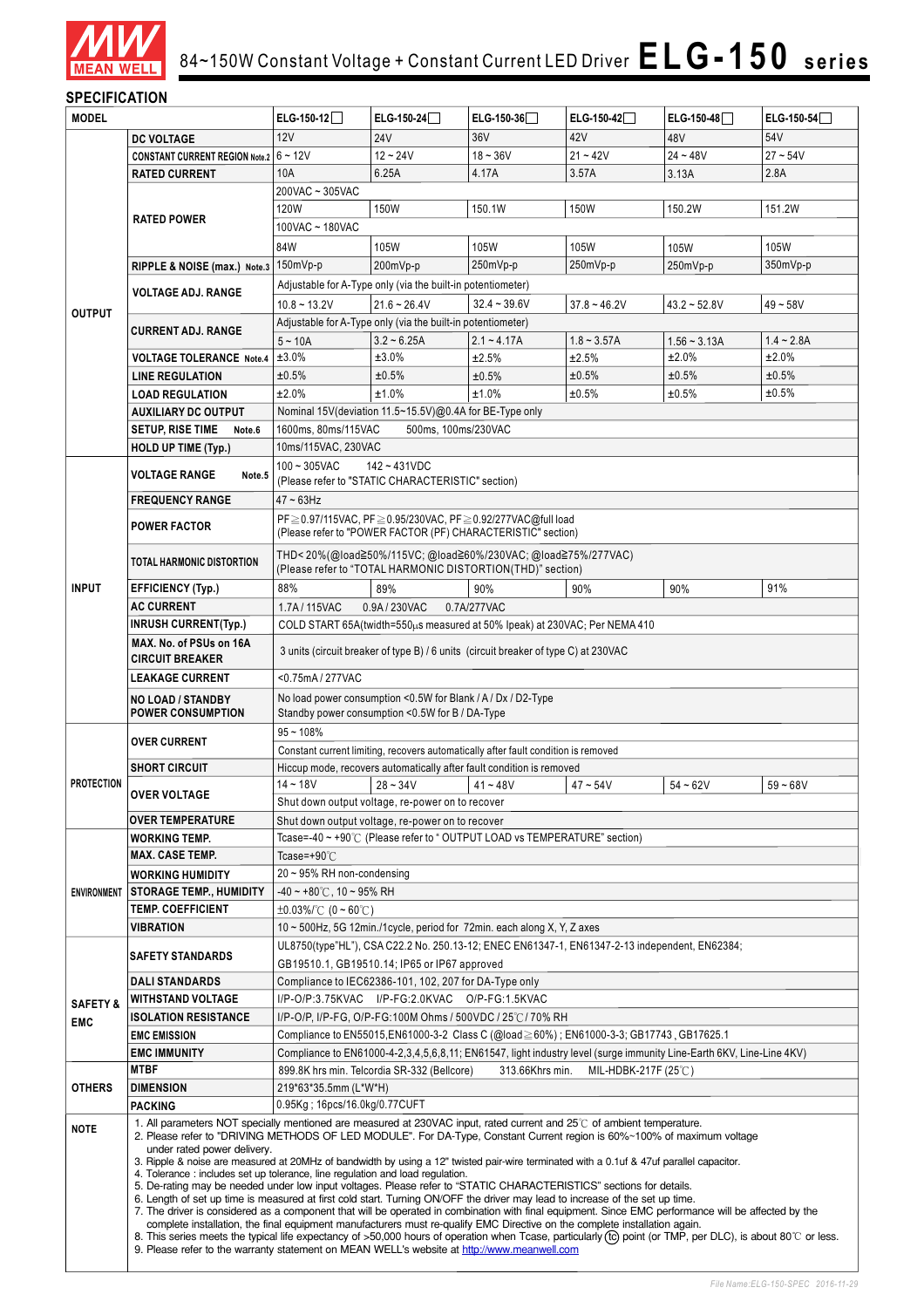

84~150W Constant Voltage + Constant Current LED Driver  $\mathsf{ELG\text{-}150}\;$  series

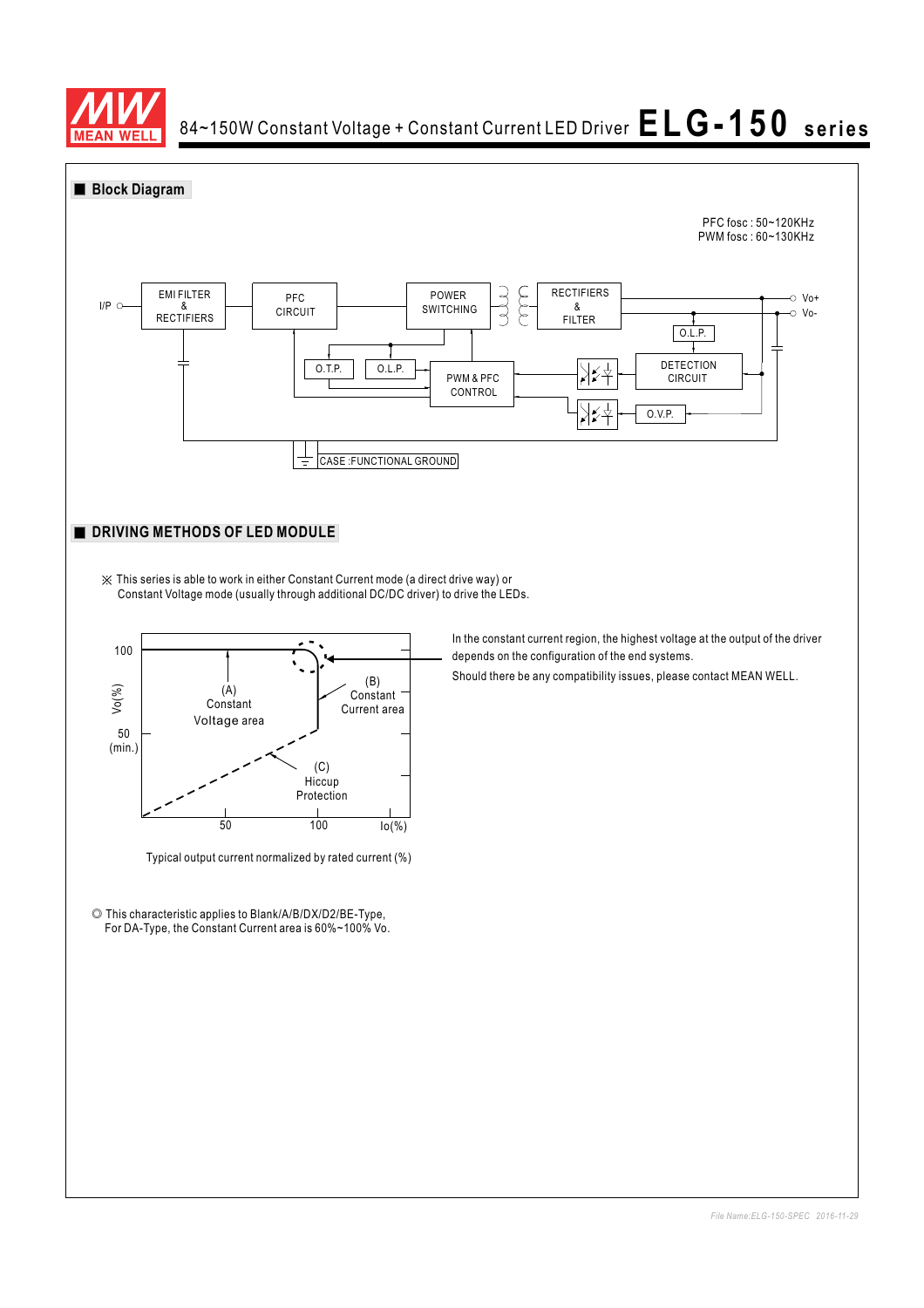

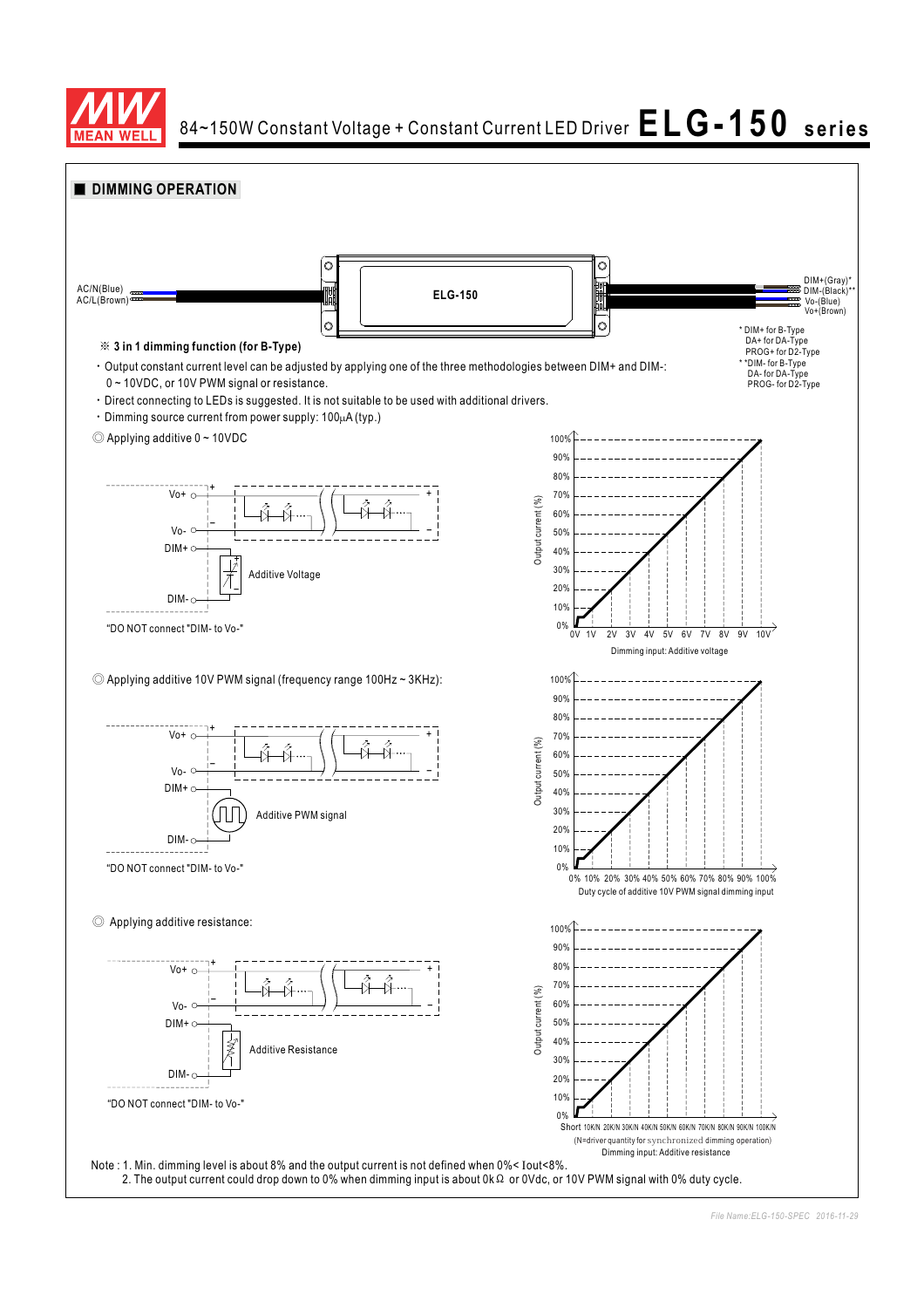

#### ※ **DAL Interface (primary side; for DA-Type) I**

- Apply DALI signal between DA+ and DA-.
- $\cdot$  DALI protocol comprises 16 groups and 64 addresses.
- First step is fixed at 8% of output.

#### ※ **Smart timer dimming function (for Dxx-Type by User definition)**

MEAN WELL Smart timer dimming primarily provides the adaptive proportion dimming profile for the output constant current level to perform up to 14 consecutive hours. 3 dimming profiles hereunder are defined accounting for the most frequently seen applications. If other options may be needed, please contact MEAN WELL for details.

 $Ex:$   $\odot$  D01-Type: the profile recommended for residential lighting



Set up for D01-Type in Smart timer dimming software program:

|         | Τ1    | T2    | T <sub>3</sub> | T4  |
|---------|-------|-------|----------------|-----|
| TIME**  | 06:00 | 07:00 | 11:00          | --- |
| LEVEL** | 100%  | 70%   | 50%            | 70% |

#### Operating Time(HH:MM)

\*\*: TIME matches Operating Time in the diagram whereas LEVEL matches Dimming Level.

Example: If a residential lighting application adopts D01-Type, when turning on the power supply at 6:00pm, for instance:

[1] The power supply will switch to the constant current level at 100% starting from 6:00pm.

[2] The power supply will switch to the constant current level at 70% in turn, starting from 0:00am, which is 06:00 after the power supply turns on.

[3] The power supply will switch to the constant current level at 50% in turn, starting from 1:00am, which is 07:00 after the power supply turns on.

[4] The power supply will switch to the constant current level at 70% in turn, starting from 5:00am, which is 11:00 after the power supply turns on. The constant current level remains till 8:00am, which is 14:00 after the power supply turns on.

Ex:  $\odot$  D02-Type: the profile recommended for street lighting



Set up for D02-Type in Smart timer dimming software program:

|         | Τ1    | Τ2    | T3   | T <sub>4</sub> | T5    |
|---------|-------|-------|------|----------------|-------|
| TIME**  | 01:00 | 03:00 | 8:00 | 11:00          | $---$ |
| LEVEL** | 50%   | 80%   | 100% | 60%            | 80%   |



\*\*: TIME matches Operating Time in the diagram whereas LEVEL matches Dimming Level.

- Example: If a street lighting application adopts D02-Type, when turning on the power supply at 5:00pm, for instance:
- [1] The power supply will switch to the constant current level at 50% starting from 5:00pm.
- [2] The power supply will switch to the constant current level at 80% in turn, starting from 6:00pm, which is 01:00 after the power supply turns on.

[3] The power supply will switch to the constant current level at 100% in turn, starting from 8:00pm, which is 03:00 after the power supply turns on.

[4] The power supply will switch to the constant current level at 60% in turn, starting from 1:00am, which is 08:00 after the power supply turns on. [5] The power supply will switch to the constant current level at 80% in turn, starting from 4:00am, which is 11:00 after the power supply turns on. The

constant current level remains till 6:30am, which is 14:00 after the power supply turns on.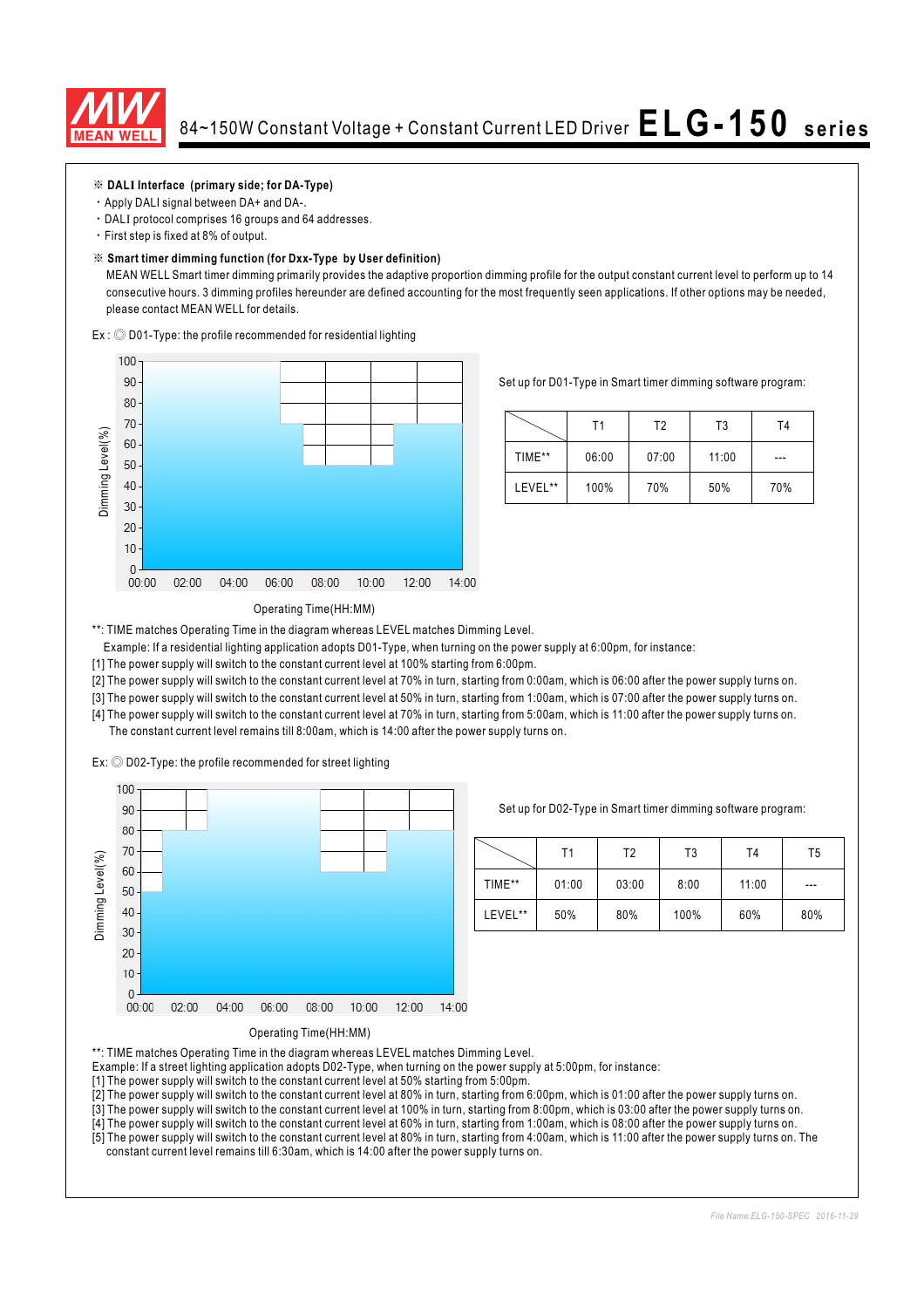



Set up for D03-Type in Smart timer dimming software program:

|         | Τ1    | T <sub>2</sub> | T3  |
|---------|-------|----------------|-----|
| TIME**  | 01:30 | 11:00          |     |
| LEVEL** | 70%   | 100%           | 70% |

\*\*: TIME matches Operating Time in the diagram whereas LEVEL matches Dimming Level.

Example: If a tunnel lighting application adopts D03-Type, when turning on the power supply at 4:30pm, for instance:

[1] The power supply will switch to the constant current level at 70% starting from 4:30pm.

[2] The power supply will switch to the constant current level at 100% in turn, starting from 6:00pm, which is 01:30 after the power supply turns on.

[3] The power supply will switch to the constant current level at 70% in turn, starting from 5:00am, which is 11:00 after the power supply turns on.<br>The constant current level remains till 6:30am, which is 14:00 after the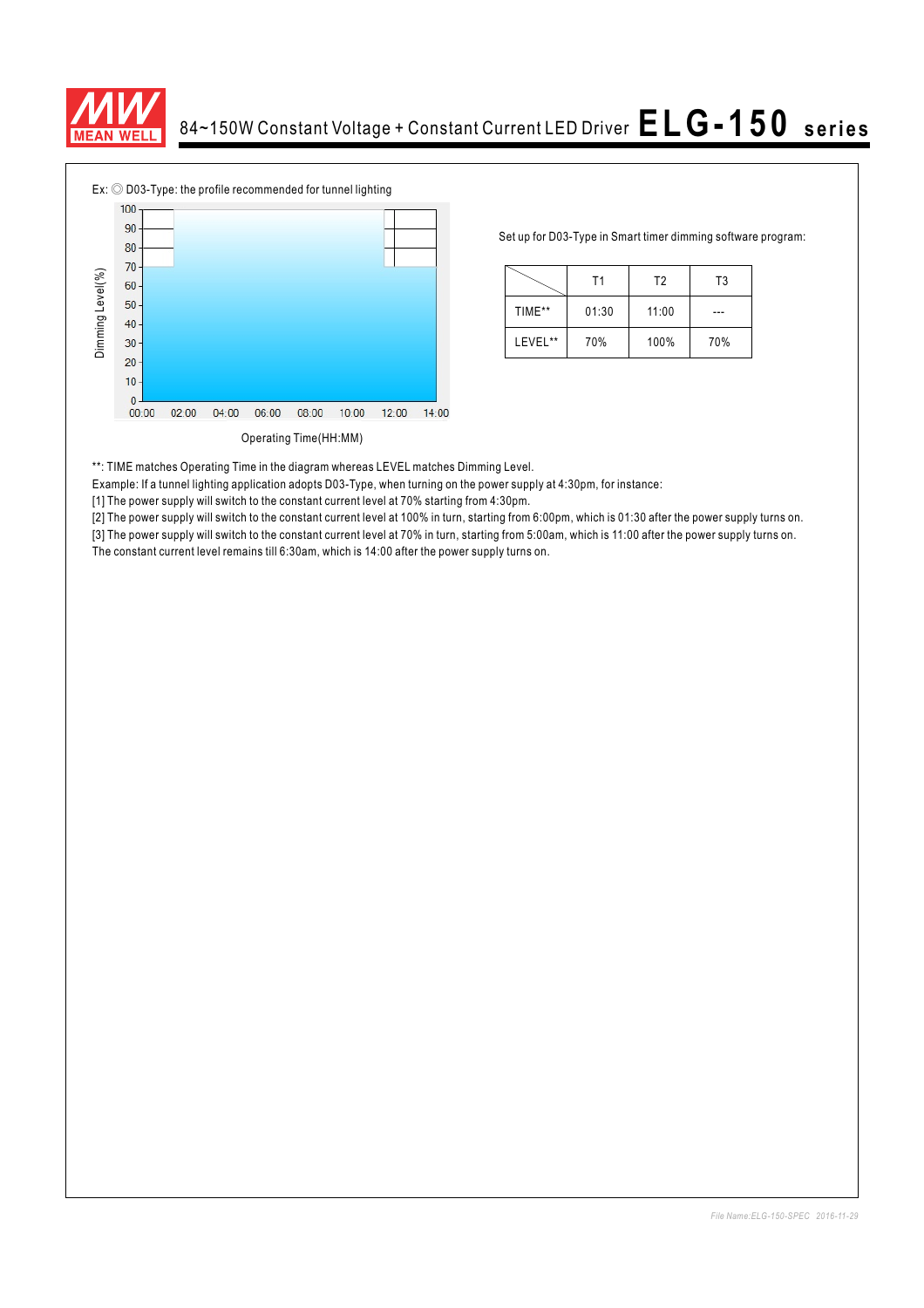

84~150W Constant Voltage + Constant Current LED Driver  $\mathsf{ELG\text{-}150}\;$  series

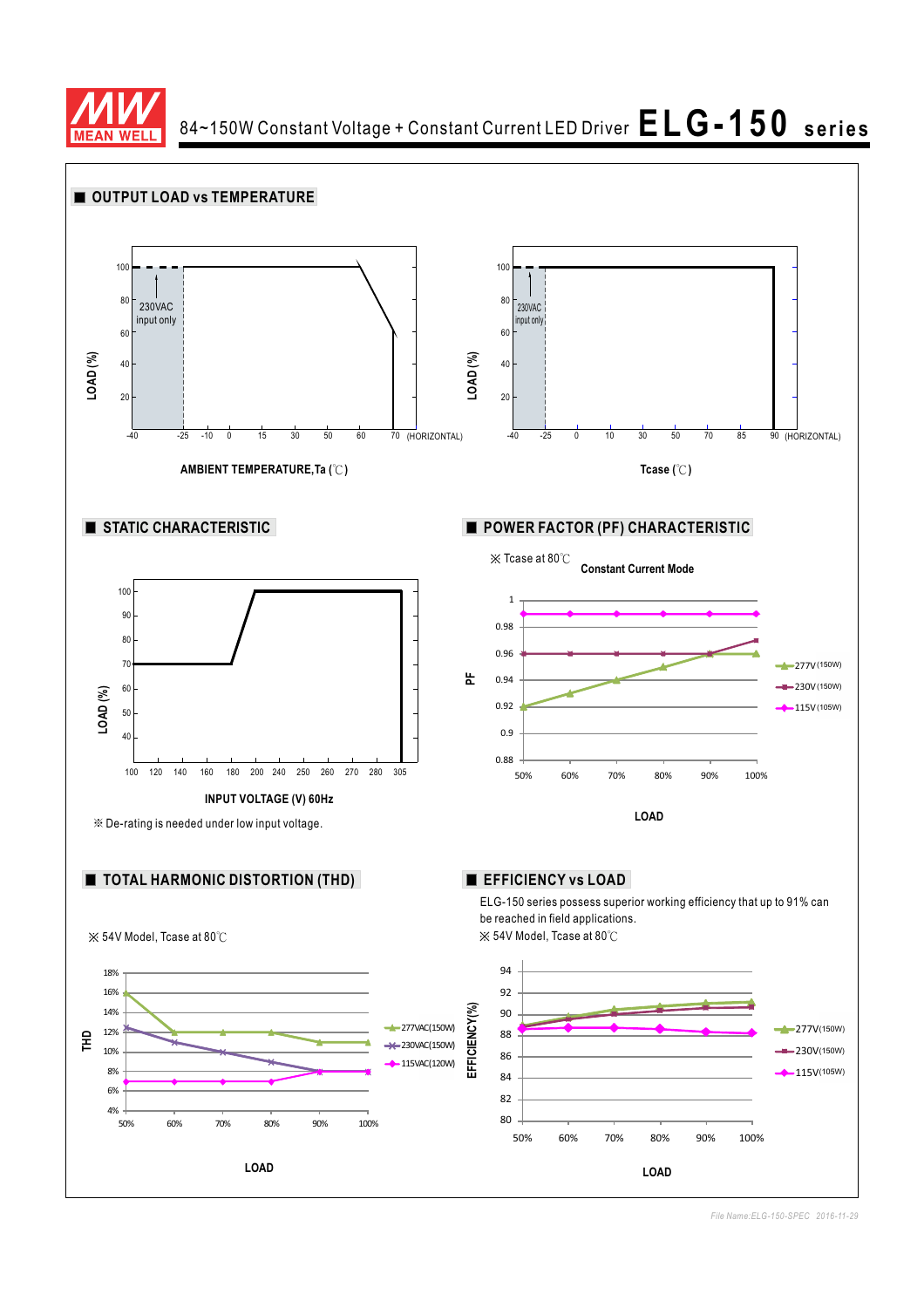

84~150W Constant Voltage + Constant Current LED Driver **ELG-150 series**

**LIFE TIME** 



Tcase  $(°C)$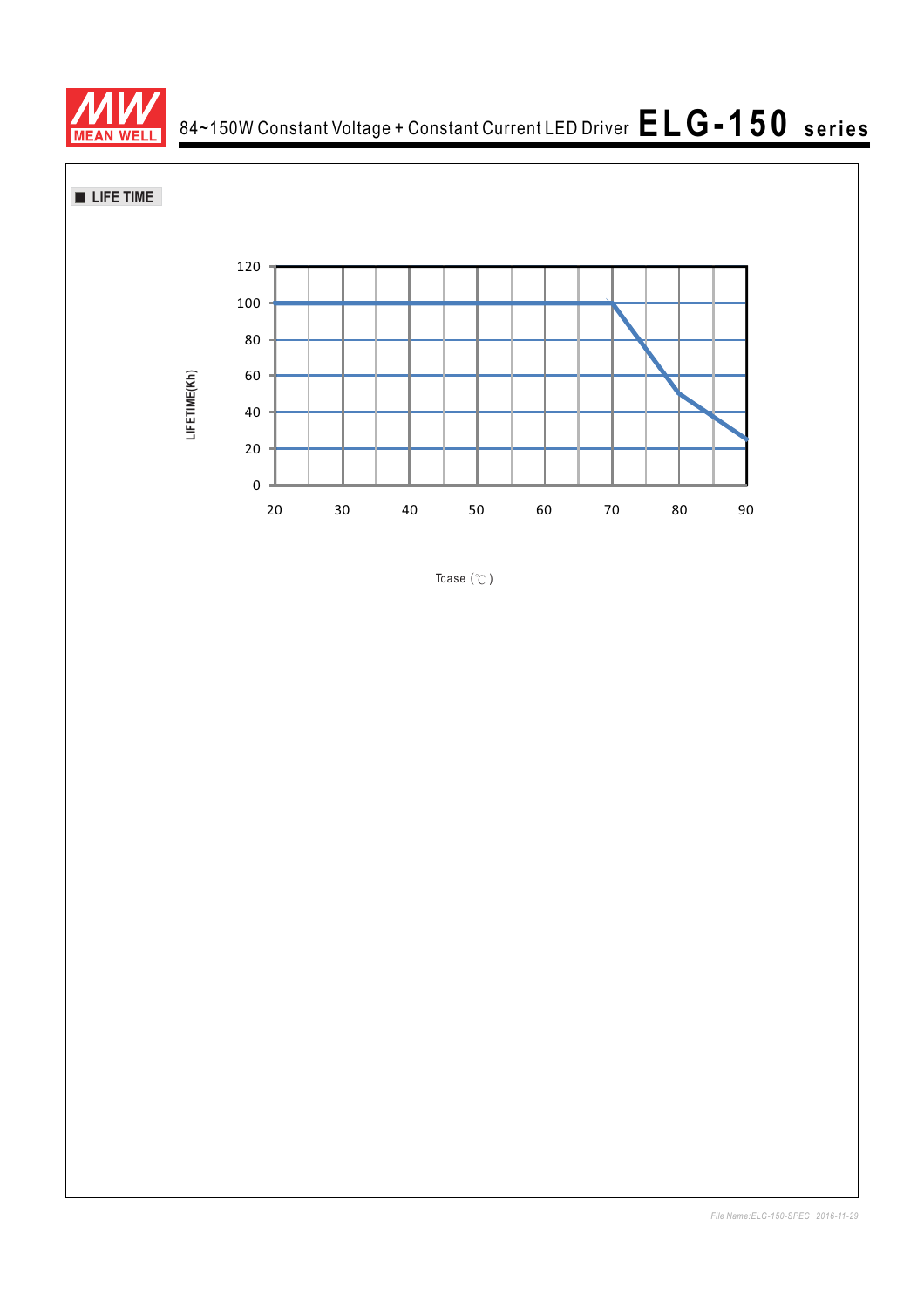

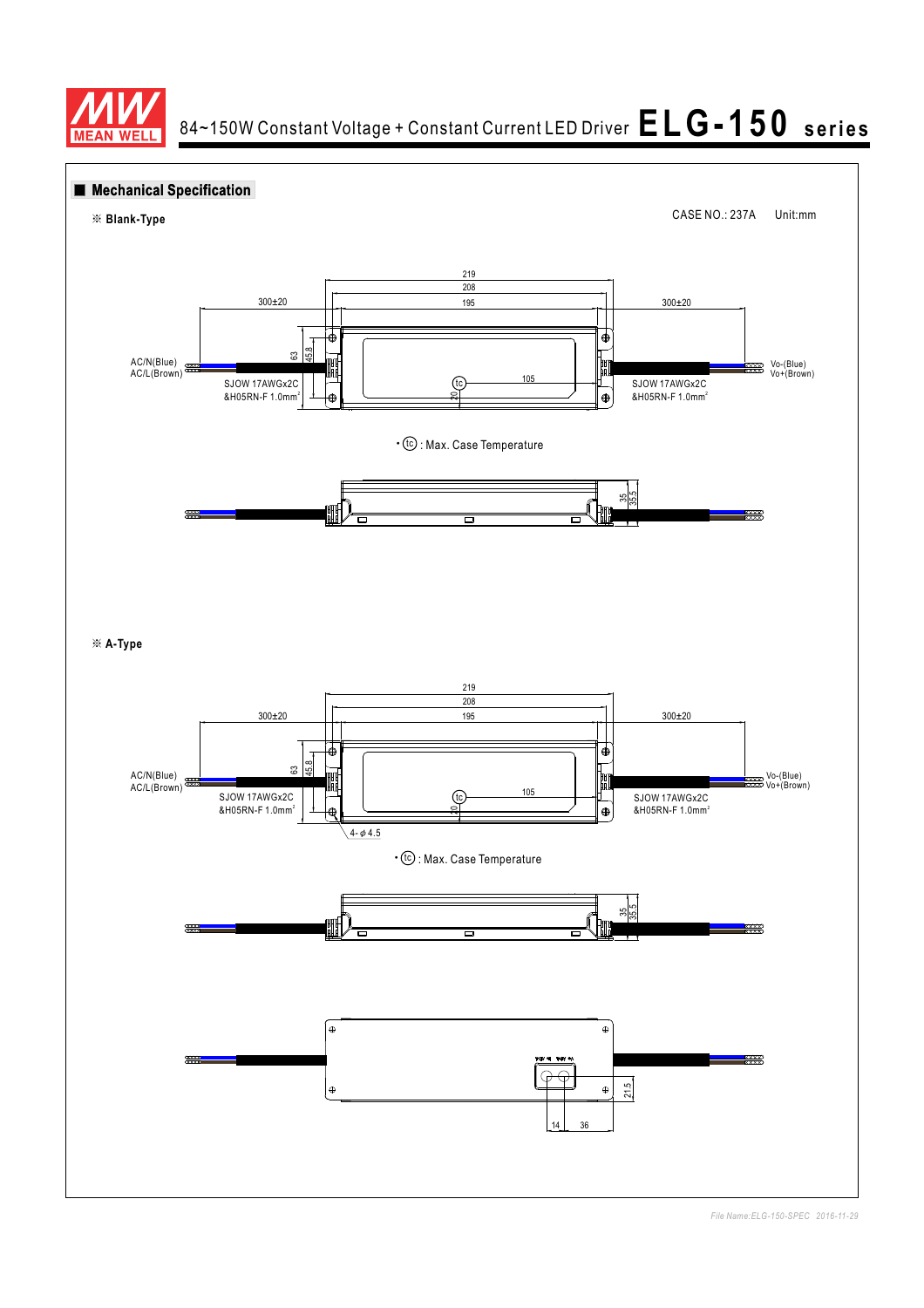

84~150W Constant Voltage + Constant Current LED Driver  $\mathsf{ELG\text{-}150}\;$  series

※ **B DA/D2-Type** /